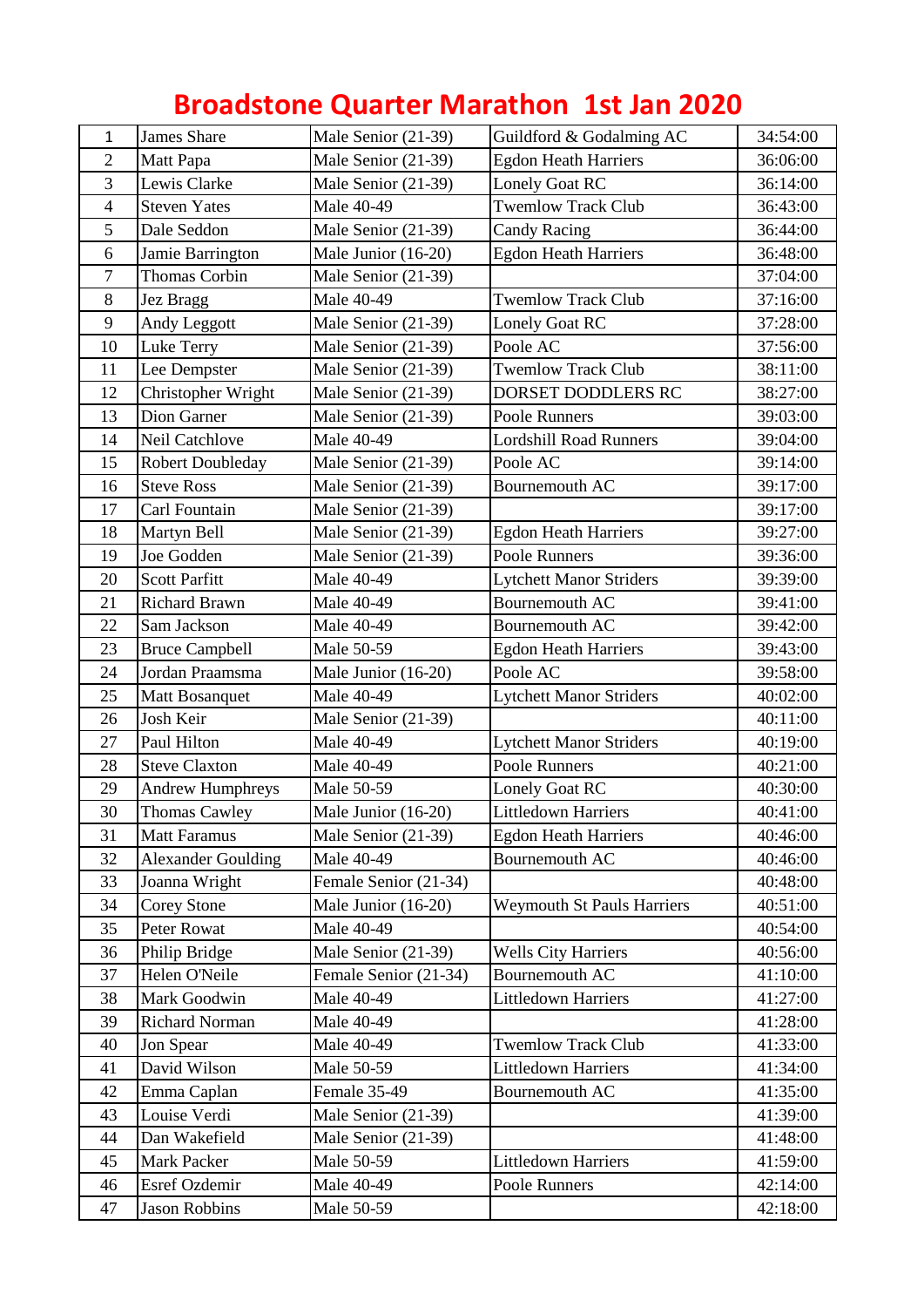| 48 | Iain Ferguson           | Male Senior (21-39)   | Poole Runners                  | 42:28:00 |
|----|-------------------------|-----------------------|--------------------------------|----------|
| 49 | <b>Steven Noble</b>     | Male Senior (21-39)   | <b>Egdon Heath Harriers</b>    | 42:30:00 |
| 50 | Abigail Jones           | Female Senior (21-34) | Poole AC                       | 42:32:00 |
| 51 | Paul Wilding            | Male 60-69            | <b>Lytchett Manor Striders</b> | 42:35:00 |
| 52 | Alan Barnett            | Male 50-59            | Poole AC                       | 42:35:00 |
| 53 | <b>Molly Rasch</b>      | Female Senior (21-34) |                                | 42:36:00 |
| 54 | Georgina Povall         | Female Senior (21-34) | <b>Egdon Heath Harriers</b>    | 42:41:00 |
| 55 | Diana Leggott           | Female 35-49          | <b>Lonely Goat RC</b>          | 42:41:00 |
| 56 | Matthew Du Cros         | Male Senior (21-39)   | <b>Bournemouth AC</b>          | 42:48:00 |
| 57 | <b>Luke Dowsett</b>     | Male Senior (21-39)   | <b>Littledown Harriers</b>     | 42:54:00 |
| 58 | Ian Diffey              | Male Senior (21-39)   | <b>Lytchett Manor Striders</b> | 42:57:00 |
| 59 | George Peters           | Male Senior (21-39)   | Dorchester RIOT                | 43:01:00 |
| 60 | <b>Rich Shirley</b>     | Male Senior (21-39)   |                                | 43:04:00 |
| 61 | Chris Ellis             | Male 40-49            | Royal Manor Of Portland AC     | 43:06:00 |
| 62 | Rob Murray              | Male 40-49            | <b>Lytchett Manor Striders</b> | 43:06:00 |
| 63 | Luke Jackson            | Male 40-49            | <b>Bournemouth AC</b>          | 43:07:00 |
| 64 | <b>Caitlin Peers</b>    | Female Senior (21-34) | Bournemouth AC                 | 43:10:00 |
| 65 | <b>Stephen Williams</b> | Male 40-49            | <b>Littledown Harriers</b>     | 43:17:00 |
| 66 | John Llewellyn          | Male Senior (21-39)   |                                | 43:23:00 |
| 67 | John Towner             | Male Senior (21-39)   | Poole AC                       | 43:28:00 |
| 68 | Mark Everett            | Male Senior (21-39)   | <b>Littledown Harriers</b>     | 43:28:00 |
| 69 | Andrew Jardine          | Male 40-49            | <b>Egdon Heath Harriers</b>    | 43:31:00 |
| 70 | <b>Scott Hawkins</b>    | Male Senior (21-39)   | <b>Littledown Harriers</b>     | 43:32:00 |
| 71 | Nigel Helm              | Male 40-49            | <b>Lytchett Manor Striders</b> | 43:36:00 |
| 72 | Dan Prince              | Male 40-49            |                                | 43:52:00 |
| 73 | Lauren Baker-Little     | Female Senior (21-34) | Poole Runners                  | 43:55:00 |
| 74 | <b>Rich Meston</b>      | Male 40-49            | <b>Twemlow Track Club</b>      | 43:58:00 |
| 75 | Chris Maple             | Male 40-49            | City Of Salisbury AC & RC      | 44:07:00 |
| 76 | Joel Scragg             | Male 40-49            | <b>Egdon Heath Harriers</b>    | 44:23:00 |
| 77 | Jenny Marsh             | Female 35-49          | <b>Purbeck Runners</b>         | 44:27:00 |
| 78 | Simon Wildbur           | Male 40-49            |                                | 44:43:00 |
| 79 | <b>Steve Amey</b>       | Male 50-59            | <b>Littledown Harriers</b>     | 44:56:00 |
| 80 | Fiona Lynskey           | Female 35-49          | <b>New Forest Runners</b>      | 44:58:00 |
| 81 | <b>Steve Bowers</b>     | Male Senior (21-39)   | Lonely Goat RC                 | 44:59:00 |
| 82 | Martin Sell             | Male 50-59            | Poole AC                       | 45:05:00 |
| 83 | Mark Stockman           | Male 40-49            | Dorchester RIOT                | 45:13:00 |
| 84 | <b>Mark Brown</b>       | Male 50-59            | Dorchester RIOT                | 45:21:00 |
| 85 | <b>Brian Fields</b>     | Male 50-59            | <b>Egdon Heath Harriers</b>    | 45:30:00 |
| 86 | John Hall               | Male 50-59            | Poole AC                       | 45:32:00 |
| 87 | James Bell              | Male Senior (21-39)   | <b>Egdon Heath Harriers</b>    | 45:33:00 |
| 88 | Dawn Andrews            | Female 35-49          | <b>Lytchett Manor Striders</b> | 45:33:00 |
| 89 | Simon Crouch            | Male Senior (21-39)   | Poole Runners                  | 45:35:00 |
| 90 | Hannah Martyn           | Female 35-49          | <b>Egdon Heath Harriers</b>    | 45:38:00 |
| 91 | <b>Justin Perry</b>     | Male 40-49            | DORSET DODDLERS RC             | 45:42:00 |
| 92 | James McDonald          | Male Senior (21-39)   |                                | 45:45:00 |
| 93 | Lewis Mutton            | Male Senior (21-39)   | <b>Lytchett Manor Striders</b> | 45:48:00 |
| 94 | <b>Oliver Feist</b>     | Male Senior (21-39)   |                                | 45:49:00 |
| 95 | Georgie Roberts         | Female 35-49          | <b>Lytchett Manor Striders</b> | 45:52:00 |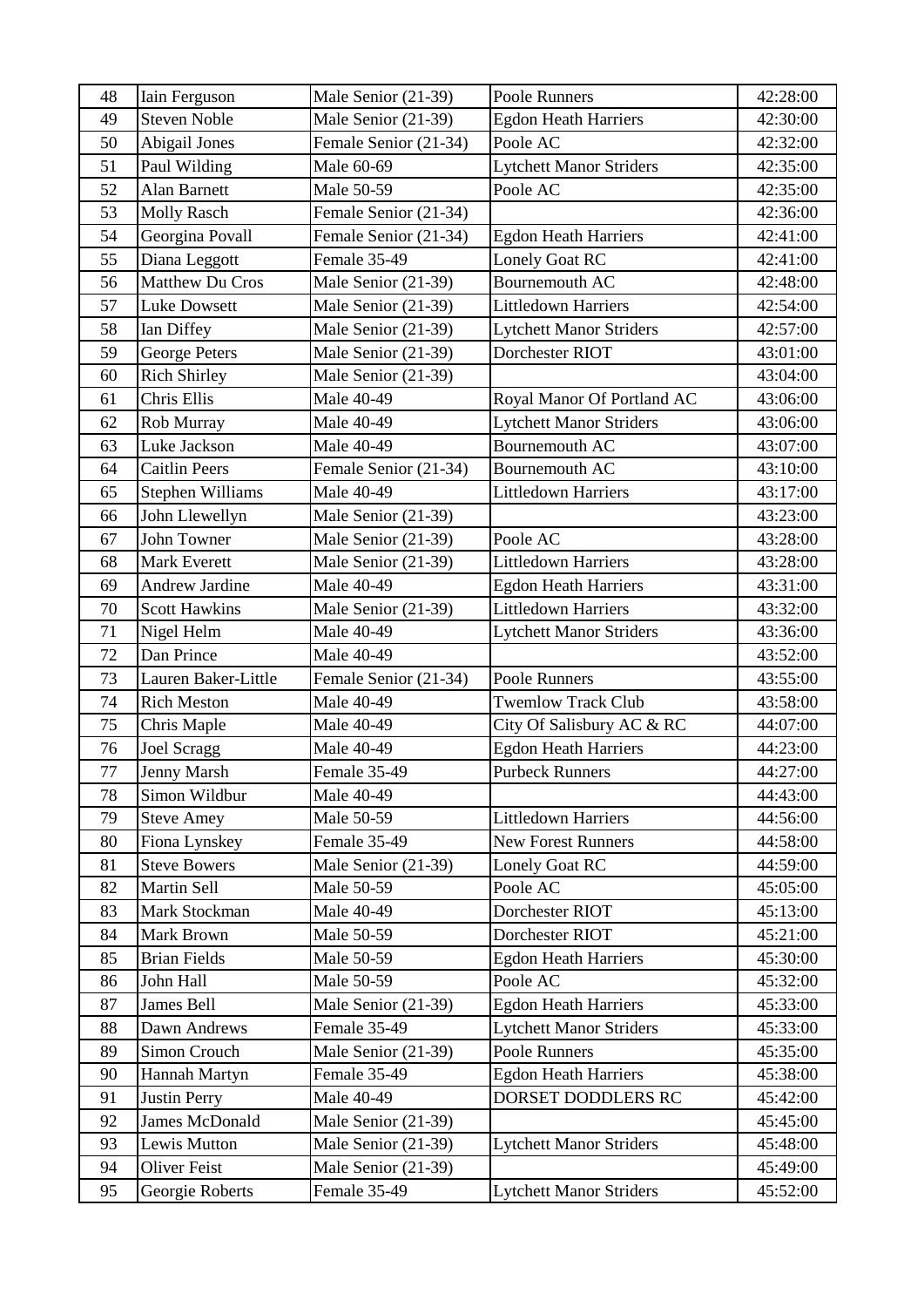| 96  | Beth Ingham               | Female 35-49          |                                | 45:57:00 |
|-----|---------------------------|-----------------------|--------------------------------|----------|
| 97  | John Brian                | Male 50-59            | Poole AC                       | 45:58:00 |
| 98  | Patrick Jackson           | Male 50-59            | Poole AC                       | 45:59:00 |
| 99  | Jenny Walker-Leach        | Female 35-49          | <b>Lytchett Manor Striders</b> | 46:04:00 |
| 100 | John Wright               | Male Senior (21-39)   |                                | 46:05:00 |
| 101 | <b>Anton Burns</b>        | Male 50-59            |                                | 46:32:00 |
| 102 | kieran Buttler            | Male Senior (21-39)   |                                | 46:41:00 |
| 103 | Neil Price                | Male 50-59            | <b>Egdon Heath Harriers</b>    | 46:50:00 |
| 104 | Maria Everett             | Female 35-49          | <b>Littledown Harriers</b>     | 46:52:00 |
| 105 | Neil Hopkinson            | Male 60-69            | Wimborne AC                    | 47:01:00 |
| 106 | David Pugh                | Male 40-49            |                                | 47:09:00 |
| 107 | Donna Pearce              | Female 35-49          | <b>Lytchett Manor Striders</b> | 47:13:00 |
| 108 | Rob Wickham               | Male 50-59            | Poole AC                       | 47:16:00 |
| 109 | Mark Kimber               | Male 50-59            | Poole AC                       | 47:36:00 |
| 110 | <b>Steve Mills</b>        | Male 50-59            | Lonely Goat RC                 | 48:01:00 |
| 111 | Daniel Molyneaux          | Male Senior (21-39)   |                                | 48:03:00 |
| 112 | <b>Vicky Rutter</b>       | Female 35-49          | Westbourne R C                 | 48:03:00 |
| 113 | Jud Kirk                  | Male 60-69            | Bournemouth AC                 | 48:05:00 |
| 114 | Judith Vlaarkamp          | Female 35-49          | <b>Lytchett Manor Striders</b> | 48:07:00 |
| 115 | <b>Stuart Wall</b>        | Male Senior (21-39)   |                                | 48:09:00 |
| 116 | Lily Cooper               | Female Junior 16-20   | <b>Purbeck Runners</b>         | 48:09:00 |
| 117 | Kai McConkey              | Male 40-49            | <b>Lytchett Manor Striders</b> | 48:10:00 |
| 118 | <b>Tamzin Petersent</b>   | Female Senior (21-34) | Bournemouth AC                 | 48:12:00 |
| 119 | Craig Marsh               | Male 50-59            | <b>Christchurch Runners</b>    | 48:14:00 |
| 120 | Archie Campbell           | Male Junior (16-20)   | <b>Egdon Heath Harriers</b>    | 48:15:00 |
| 121 | Carl Ingham               | Male Senior (21-39)   |                                | 48:20:00 |
| 122 | <b>Stacey Dickinson</b>   | Female 35-49          |                                | 48:33:00 |
| 123 | <b>Graham Baker</b>       | Male Senior (21-39)   |                                | 48:33:00 |
| 124 | David Warboys             | Male 40-49            |                                | 48:39:00 |
| 125 | <b>Rachel Jones</b>       | Female 35-49          | Dorchester RIOT                | 48:40:00 |
| 126 | Victoria Barnett          | Female 35-49          | <b>Egdon Heath Harriers</b>    | 48:46:00 |
| 127 | Martin Smith              | Male 40-49            | <b>Lytchett Manor Striders</b> | 48:47:00 |
| 128 | Emma Jeffery              | Female 35-49          | Gloucester AC                  | 48:48:00 |
| 129 | Wayne Shakespeare         | Male 50-59            |                                | 48:48:00 |
| 130 | Matt Brooker              | Male 40-49            | <b>Lytchett Manor Striders</b> | 48:49:00 |
| 131 | Chris Owens               | Male 50-59            |                                | 48:55:00 |
| 132 | Joanna Westhead           | Female 50-59          | Poole Runners                  | 48:57:00 |
| 133 | <b>Patrick Bailey</b>     | Male Senior (21-39)   | <b>Littledown Harriers</b>     | 49:01:00 |
| 134 | Sarah Townhill            | Female 50-59          |                                | 49:03:00 |
| 135 | Kelly Lawson              | Female 35-49          | <b>Norwich Road Runners</b>    | 49:06:00 |
| 136 | <b>Matty Bishop</b>       | Male 40-49            | Westbourne R C                 | 49:09:00 |
| 137 | <b>Heather Khoshnevis</b> | Female 60-69          | Bournemouth AC                 | 49:09:00 |
| 138 | <b>Thomas Marshall</b>    | Male 40-49            |                                | 49:10:00 |
| 139 | Debbie Lennon             | Female 50-59          | Bournemouth AC                 | 49:12:00 |
| 140 | Ray Lawrence              | Male 50-59            |                                | 49:18:00 |
| 141 | <b>Graham Filmer</b>      | Male 50-59            | Poole AC                       | 49:18:00 |
| 142 | Jon Braund                | Male 60-69            | Wimborne AC                    | 49:29:00 |
| 143 | <b>Lesley Moore</b>       | Female 35-49          | Poole AC                       | 49:33:00 |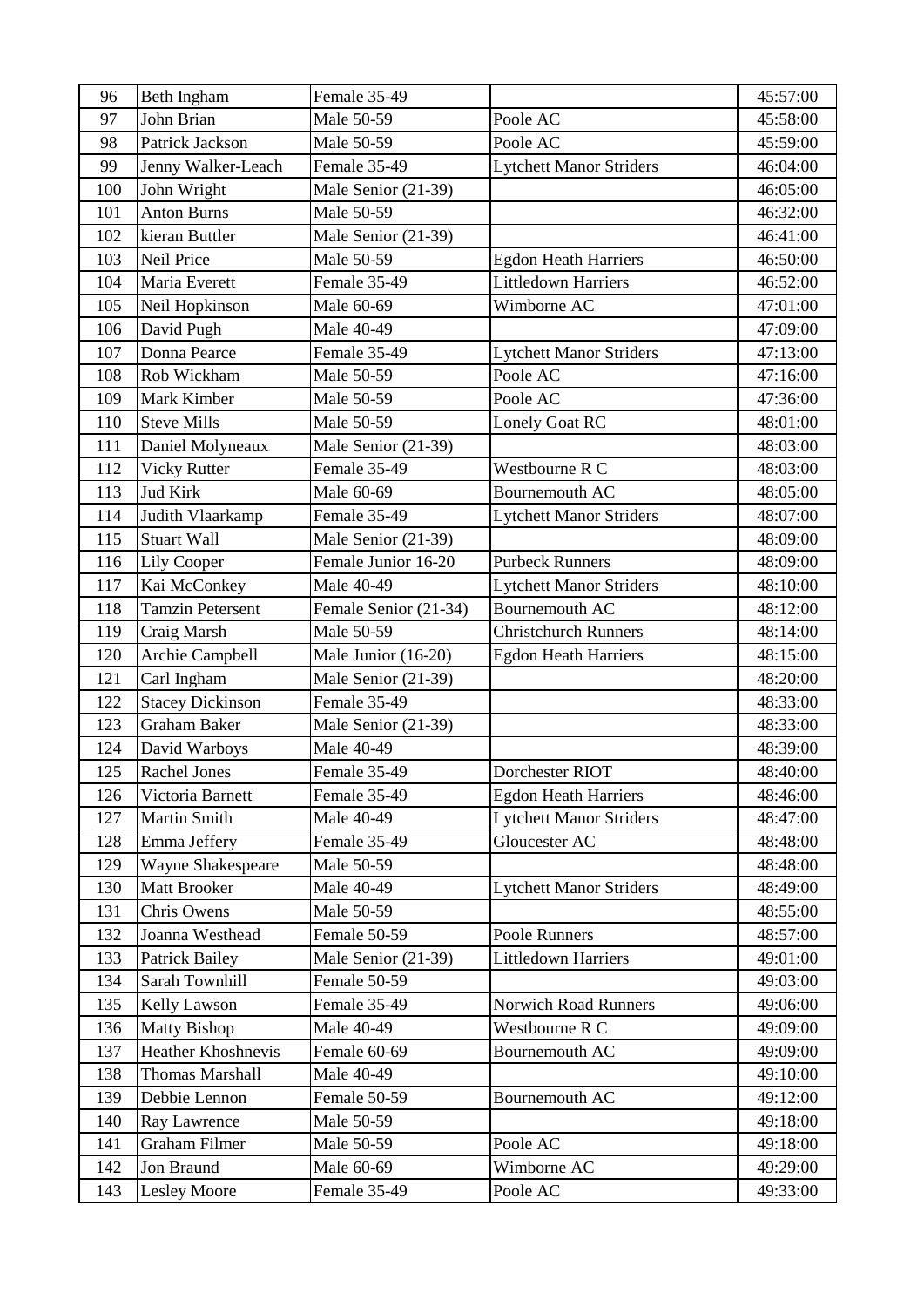| 144 | <b>Phil Barrett</b>               | Male Senior (21-39)   | Lonely Goat RC                 | 49:34:00 |
|-----|-----------------------------------|-----------------------|--------------------------------|----------|
| 145 | John Cook                         | Male 60-69            | <b>Egdon Heath Harriers</b>    | 49:34:00 |
| 146 | <b>Ben Print</b>                  | Male 50-59            | <b>Lytchett Manor Striders</b> | 49:39:00 |
| 147 | Michael Seddon                    | Male Senior (21-39)   |                                | 49:52:00 |
| 148 | Karl Parry                        | Male 50-59            |                                | 50:01:00 |
| 149 | Gary Knight<br>Tattana Mecrarova- | Male 40-49            | <b>Verwood Runners</b>         | 50:03:00 |
| 150 |                                   | Female 35-49          |                                | 50:03:00 |
| 151 | Nigel Haywood                     | Male 60-69            | <b>Purbeck Runners</b>         | 50:20:00 |
| 152 | Keith Slater                      | Male 50-59            |                                | 50:20:00 |
| 153 | Alex Acaster                      | Male Senior (21-39)   |                                | 50:25:00 |
| 154 | David Slade                       | Male 40-49            |                                | 50:31:00 |
| 155 | <b>Robert Prantl</b>              | Male 50-59            |                                | 50:35:00 |
| 156 | Lauren Williams                   | Female Senior (21-34) |                                | 50:45:00 |
| 157 | Will Martindale                   | Male Senior (21-39)   |                                | 50:52:00 |
| 158 | Mark Simpson                      | Male 50-59            |                                | 50:54:00 |
| 159 | <b>Andrew Spencer</b>             | Male 40-49            | Altrincham & District AC Ltd   | 50:56:00 |
| 160 | Maria Nunez                       | Female 35-49          |                                | 51:03:00 |
| 161 | <b>Steve Lay</b>                  | Male Senior (21-39)   |                                | 51:06:00 |
| 162 | <b>Kev Roberts</b>                | Male 50-59            | Poole AC                       | 51:12:00 |
| 163 | <b>Geoff Bates</b>                | Male 40-49            | Westbourne R C                 | 51:16:00 |
| 164 | Louella O'Herlihy                 | Female 50-59          | Zoom Tri Club Bournemouth      | 51:20:00 |
| 165 | <b>Matthew Ames</b>               | Male 40-49            | <b>Egdon Heath Harriers</b>    | 51:20:00 |
| 166 | <b>Greg Bemment</b>               | Male 60-69            | <b>Purbeck Runners</b>         | 51:24:00 |
| 167 | <b>Steve Vincent</b>              | Male 40-49            | <b>Lytchett Manor Striders</b> | 51:29:00 |
| 168 | Liz Bemment                       | Female Senior (21-34) | <b>Purbeck Runners</b>         | 51:32:00 |
| 169 | Frances Johnson                   | Female 50-59          | <b>Egdon Heath Harriers</b>    | 51:36:00 |
| 170 | <b>Glenn Batt</b>                 | Male 50-59            | <b>Littledown Harriers</b>     | 51:43:00 |
| 171 | Chris Hemming                     | Male 50-59            |                                | 51:45:00 |
| 172 | Jacqui Devereux                   | Female 50-59          |                                | 51:53:00 |
| 173 | Jayne Offer                       | Female 50-59          | Poole AC                       | 51:55:00 |
| 174 | Lee Westwood                      | Male Senior (21-39)   |                                | 51:57:00 |
| 175 | <b>Brendan Burgess</b>            | Male 40-49            |                                | 52:08:00 |
| 176 | <b>Richard Hazelgrove</b>         | Male 40-49            | Royal Manor Of Portland AC     | 52:11:00 |
| 177 | <b>Andrew Sample</b>              | Male 40-49            |                                | 52:12:00 |
| 178 | Daniel Moors                      | Male 40-49            | Poole AC                       | 52:24:00 |
| 179 | <b>Becky Dean</b>                 | Female 35-49          | Poole Runners                  | 52:36:00 |
| 180 | Kevin McGrory                     | Male 50-59            | Poole AC                       | 52:40:00 |
| 181 | Guy Dix                           | Male 50-59            |                                | 52:43:00 |
| 182 | Robert Scott                      | Male 40-49            | Dorchester RIOT                | 52:45:00 |
| 183 | Suzanna Baker                     | Female 35-49          | DORSET DODDLERS RC             | 52:49:00 |
| 184 | Sarah Clark                       | Female 35-49          | <b>Lytchett Manor Striders</b> | 52:52:00 |
| 185 | Lea Lohk                          | Female 60-69          | Bournemouth AC                 | 53:01:00 |
| 186 | Paul Andrade                      | Male 40-49            |                                | 53:05:00 |
| 187 | <b>Matthew Perry</b>              | Male 40-49            |                                | 53:06:00 |
| 188 | Gary Young                        | Male 50-59            | <b>Egdon Heath Harriers</b>    | 53:10:00 |
| 189 | Mat Sharp                         | Male 40-49            | <b>Littledown Harriers</b>     | 53:12:00 |
| 190 | Harriett Townhill                 | Female Junior 16-20   | Wimborne AC                    | 53:12:00 |
| 191 | <b>Kirsty Weston</b>              | Female 50-59          | <b>Lytchett Manor Striders</b> | 53:14:00 |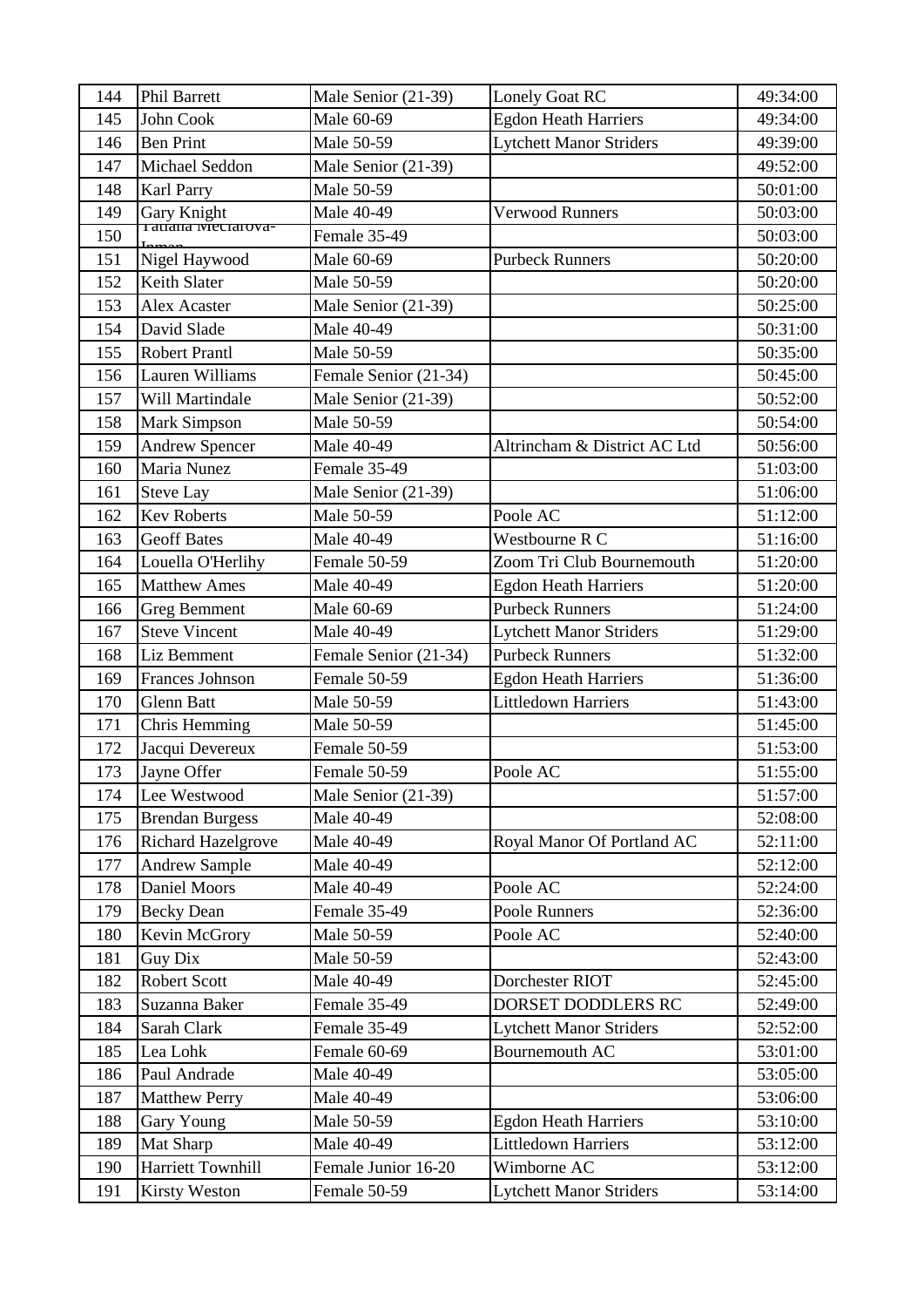| 192 | Rebecca Richardson       | Female Senior (21-34) |                                | 53:28:00 |
|-----|--------------------------|-----------------------|--------------------------------|----------|
| 193 | Nigel Brooke             | Male 50-59            | Poole AC                       | 53:32:00 |
| 194 | Dru Hussey               | Male 40-49            |                                | 53:39:00 |
| 195 | <b>Nick Summons</b>      | Male 40-49            | DORSET DODDLERS RC             | 53:44:00 |
| 196 | Lee Wilkins              | Male Senior (21-39)   |                                | 54:01:00 |
| 197 | David Tomlinson          | Male Senior (21-39)   |                                | 54:02:00 |
| 198 | Geoff McKenzie           | Male 50-59            |                                | 54:05:00 |
| 199 | Ian Garlinge             | Male 50-59            |                                | 54:09:00 |
| 200 | Alex Burley              | Male 40-49            |                                | 54:24:00 |
| 201 | <b>Hannah Thorpe</b>     | Female 35-49          | Lonely Goat RC                 | 54:27:00 |
| 202 | <b>Trevor Holloway</b>   | Male 40-49            | Lonely Goat RC                 | 54:28:00 |
| 203 | Niki Meston              | Female 50-59          |                                | 54:30:00 |
| 204 | Pieter Mostert           | Male 60-69            |                                | 54:32:00 |
| 205 | Marya Kanwal             | Female Senior (21-34) |                                | 54:46:00 |
| 206 | Ross Abernethy           | Male Senior (21-39)   |                                | 54:49:00 |
| 207 | <b>Barry Telling</b>     | Male 60-69            | <b>Littledown Harriers</b>     | 54:53:00 |
| 208 | <b>Richard Summers</b>   | Male 50-59            |                                | 54:56:00 |
| 209 | Daniel Meineck           | Male 40-49            | <b>Lytchett Manor Striders</b> | 54:59:00 |
| 210 | Ian White                | Male 50-59            | Bournemouth AC                 | 55:01:00 |
| 211 | <b>Steve Davis</b>       | Male 50-59            |                                | 55:04:00 |
| 212 | Nicky Sadler             | Female 50-59          | <b>Lytchett Manor Striders</b> | 55:15:00 |
| 213 | Julian Smith             | Male 60-69            | <b>New Forest Runners</b>      | 55:18:00 |
| 214 | Jennifer Hussey          | Female 35-49          | <b>Lytchett Manor Striders</b> | 55:21:00 |
| 215 | Rhonda Salmon            | Female 50-59          | <b>Bournemouth Joggers</b>     | 55:23:00 |
| 216 | Mark Salmon              | Male 40-49            | <b>Egdon Heath Harriers</b>    | 55:26:00 |
| 217 | <b>John Davies</b>       | Male 50-59            |                                | 55:27:00 |
| 218 | <b>Adrian Thorpe</b>     | Male 40-49            |                                | 55:27:00 |
| 219 | Nigel Legg               | Male Senior (21-39)   | DORSET DODDLERS RC             | 55:32:00 |
| 220 | Nick Dunford             | Male 60-69            |                                | 55:33:00 |
| 221 | David Hurst              | Male 50-59            | DORSET DODDLERS RC             | 55:34:00 |
| 222 | <b>Rick Bovill</b>       | Male 60-69            |                                | 55:38:00 |
| 223 | Ian Graham               | Male $70+$            | Bournemouth AC                 | 55:47:00 |
| 224 | Kevin Cawley             | Male 50-59            | <b>Littledown Harriers</b>     | 55:52:00 |
| 225 | <b>Lilian Docherty</b>   | Female 35-49          | Vegan Runners UK               | 56:01:00 |
| 226 | <b>Steven Andrews</b>    | Male 50-59            | <b>Barnsley Harriers</b>       | 56:09:00 |
| 227 | <b>Stephen Morris</b>    | Male 50-59            |                                | 56:12:00 |
| 228 | <b>Kirsty Barrow</b>     | Female 35-49          | <b>Lytchett Manor Striders</b> | 56:13:00 |
| 229 | John Robinson            | Male 50-59            | <b>Egdon Heath Harriers</b>    | 56:15:00 |
| 230 | Paul Barnett             | Male 50-59            |                                | 56:20:00 |
| 231 | Samantha White           | Female 50-59          | Bournemouth AC                 | 56:20:00 |
| 232 | Stephen Littlecott       | Male 60-69            | <b>Lytchett Manor Striders</b> | 56:23:00 |
| 233 | Stephen Purtill          | Male 40-49            |                                | 56:23:00 |
| 234 | <b>Lawrence Dreifuss</b> | Male 50-59            |                                | 56:25:00 |
| 235 | <b>Bill Oakley</b>       | Male 60-69            | <b>Lytchett Manor Striders</b> | 56:28:00 |
| 236 | Martin Hudson            | Male 60-69            | <b>Littledown Harriers</b>     | 56:32:00 |
| 237 | Michael Crane            | Male Senior (21-39)   | Poole AC                       | 56:32:00 |
| 238 | David Owen               | Male 50-59            |                                | 56:33:00 |
| 239 | <b>Hayley Vincent</b>    | Female 35-49          | <b>Lytchett Manor Striders</b> | 56:36:00 |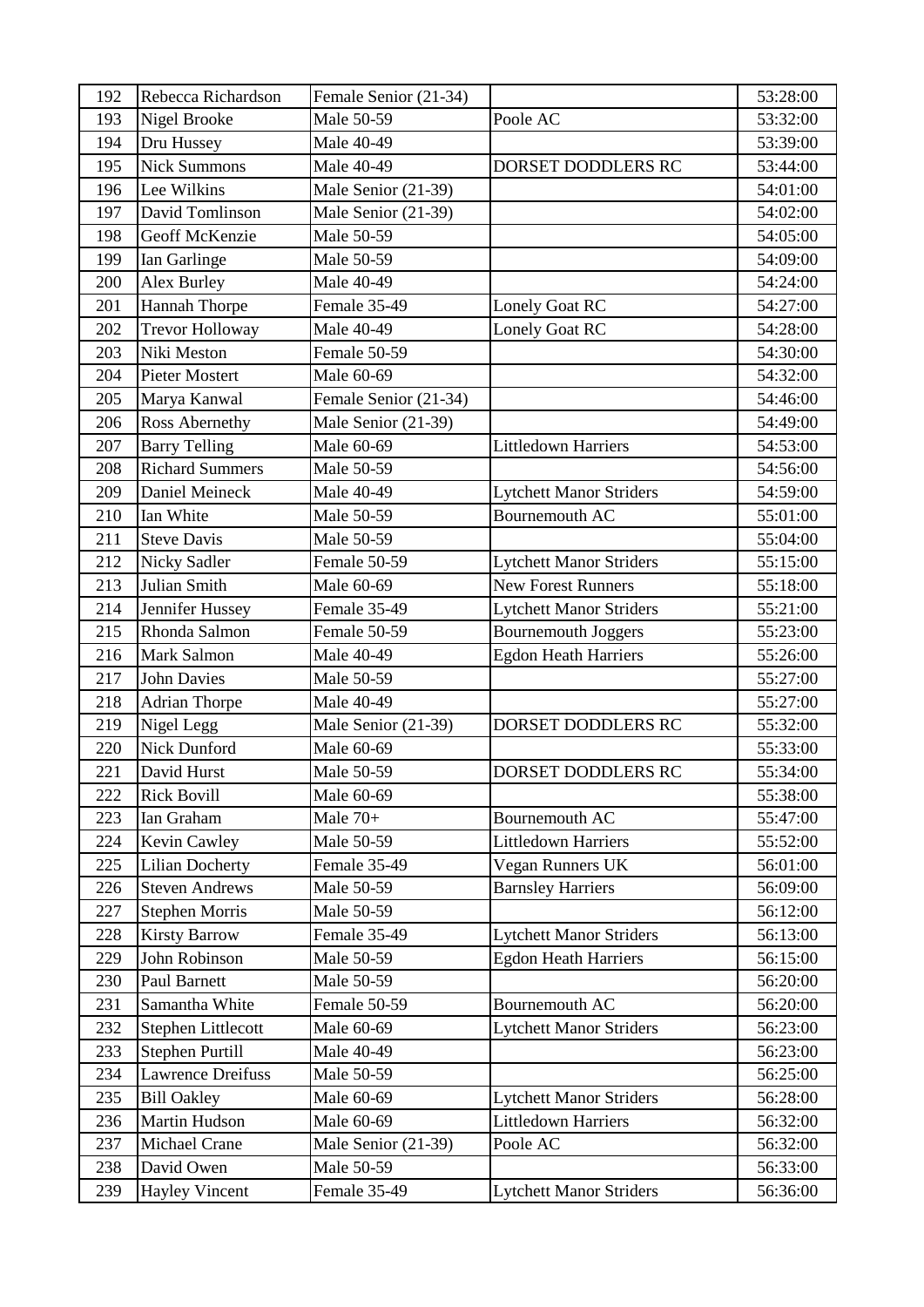| 240 | Sarah Swift                    | Female 50-59          | Poole Runners                  | 56:44:00 |
|-----|--------------------------------|-----------------------|--------------------------------|----------|
| 241 | Linda Ashmore                  | Female 70+            | <b>Egdon Heath Harriers</b>    | 56:45:00 |
| 242 | Pauline Worrall                | Female 60-69          | <b>Bournemouth Joggers</b>     | 56:46:00 |
| 243 | David Money                    | Male 60-69            |                                | 56:50:00 |
| 244 | <b>Richard Orme</b>            | Male $70+$            | <b>Egdon Heath Harriers</b>    | 56:52:00 |
| 245 | Julie Belshaw                  | Female 50-59          | <b>South West Road Runners</b> | 56:59:00 |
| 246 | <b>Alison Smith</b>            | Female 35-49          |                                | 57:03:00 |
| 247 | David Townhill                 | Male 40-49            |                                | 57:13:00 |
| 248 | Helen Ambrosen                 | Female 60-69          | <b>Bournemouth AC</b>          | 57:15:00 |
| 249 | David Wild                     | Male $70+$            | Wimborne AC                    | 57:21:00 |
| 250 | <b>Adrian Bridge</b>           | Male 50-59            |                                | 57:21:00 |
| 251 | David Bessant                  | Male 50-59            |                                | 57:33:00 |
| 252 | Sylvia Leonard                 | Female 50-59          | <b>QBE Running Club</b>        | 57:50:00 |
| 253 | Darryl Tocock                  | Male 50-59            |                                | 57:51:00 |
| 254 | Keith Pullen                   | Male 60-69            | <b>Egdon Heath Harriers</b>    | 57:54:00 |
| 255 | Tony Peach                     | Male 50-59            | <b>Lytchett Manor Striders</b> | 57:55:00 |
| 256 | Clare Keen                     | Female 35-49          | <b>Lytchett Manor Striders</b> | 57:56:00 |
| 257 | Artur Majewski                 | Male 40-49            | Poole AC                       | 58:00:00 |
| 258 | <b>Steve Sadler</b>            | Male 60-69            | <b>Lytchett Manor Striders</b> | 58:02:00 |
| 259 | Gordon Simpson                 | Male 40-49            |                                | 58:02:00 |
| 260 | Wayne Walkford Jelks           | Male Senior (21-39)   | <b>Bournemouth AC</b>          | 58:04:00 |
| 261 | Roger Cooper<br>Jenery Donner- | Male 60-69            | <b>Lytchett Manor Striders</b> | 58:09:00 |
| 262 | $W_{\alpha\alpha}$ llav        | Male 50-59            | <b>Purbeck Runners</b>         | 58:15:00 |
| 263 | Jenny Burt                     | Female 35-49          |                                | 58:22:00 |
| 264 | Lucy Harvey                    | Female junior 16-20   | <b>Lytchett Manor Striders</b> | 58:22:00 |
| 265 | Mark Pulling                   | Male 50-59            |                                | 58:26:00 |
| 266 | <b>James Davies</b>            | Male Senior (21-39)   | <b>Verwood Runners</b>         | 58:29:00 |
| 267 | Sam Adkins                     | Female Senior (21-34) |                                | 58:40:00 |
| 268 | Judith Scarfe                  | Female 50-59          | <b>Lytchett Manor Striders</b> | 58:40:00 |
| 269 | David Newman                   | Male 50-59            |                                | 58:58:00 |
| 270 | <b>Brian Smart</b>             | Male 50-59            | <b>New Forest Runners</b>      | 59:03:00 |
| 271 | Stephen Cole                   | Male 60-69            | <b>Lytchett Manor Striders</b> | 59:10:00 |
| 272 | <b>Jason Bailey</b>            | Male 50-59            | Lonely Goat RC                 | 59:21:00 |
| 273 | Olivia Hetreed                 | Female 60-69          | <b>Egdon Heath Harriers</b>    | 59:33:00 |
| 274 | Carla Evans                    | Female 35-49          | <b>Lytchett Manor Striders</b> | 59:37:00 |
| 275 | Karen Peedell                  | Female 60-69          | Poole AC                       | 59:42:00 |
| 276 | <b>Beccy Spicer</b>            | Female 35-49          | <b>Purbeck Runners</b>         | 59:43:00 |
| 277 | David Dawson                   | Male 50-59            |                                | 59:46:00 |
| 278 | John Short                     | Male 40-49            |                                | 59:49:00 |
| 279 | Tessa Cox                      | Female 35-49          | <b>Lonely Goat RC</b>          | 59:49:00 |
| 280 | Thomas Chappell                | Male 40-49            |                                | 01:00:01 |
| 281 | Paul Barnett                   | Male 50-59            | DOISEL PUILLE SPOLIS & SUCIAL  | 01:00:04 |
| 282 | Aislin Fields                  | Female Senior (21-34) | <b>Egdon Heath Harriers</b>    | 01:00:17 |
| 283 | <b>Bernadette Jones</b>        | Female 50-59          | <b>Bridport Runners</b>        | 01:00:28 |
| 284 | Naomi Ings                     | Female Senior (21-34) | <b>Lytchett Manor Striders</b> | 01:00:28 |
| 285 | Chris Sparkes                  | Male 50-59            | <b>Littledown Harriers</b>     | 01:00:31 |
| 286 | Val Waters                     | Female 60-69          | Poole AC                       | 01:00:35 |
| 287 | Steve Wash                     | Male 70+              | <b>Egdon Heath Harriers</b>    | 01:00:51 |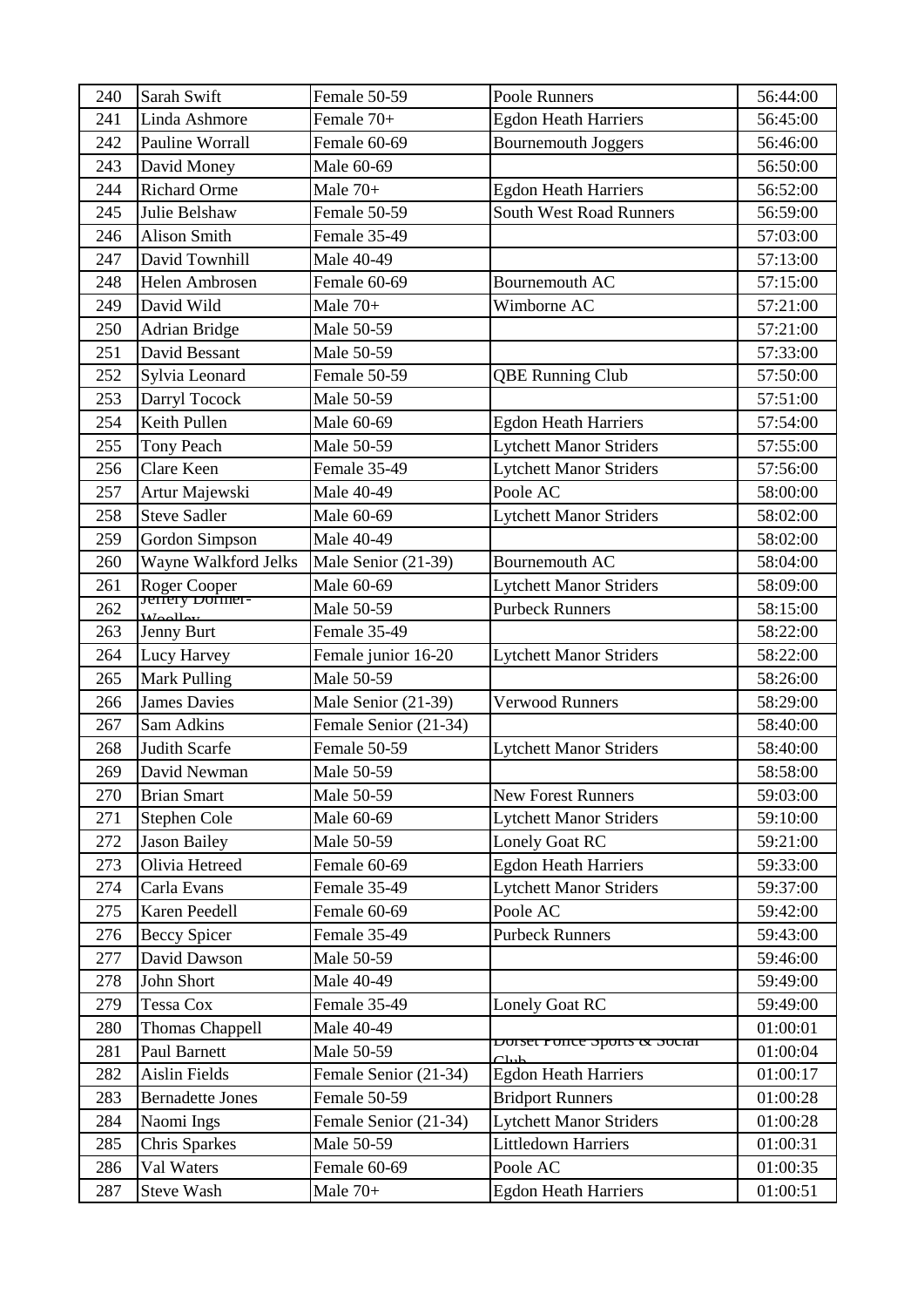| 288 | Nicola Slater          | Female 50-59          |                                   | 01:01:02 |
|-----|------------------------|-----------------------|-----------------------------------|----------|
| 289 | <b>Rosie Povall</b>    | Female Senior (21-34) |                                   | 01:01:10 |
| 290 | Paula Lawton-Archer    | Female 50-59          | <b>Purbeck Runners</b>            | 01:01:14 |
| 291 | Rebecca Martin         | Female 35-49          | <b>Lytchett Manor Striders</b>    | 01:01:16 |
| 292 | Alan Pickering         | Male $70+$            |                                   | 01:01:30 |
| 293 | <b>Charles Penfold</b> | Male 50-59            | <b>Littledown Harriers</b>        | 01:01:38 |
| 294 | David Musk             | Male 50-59            |                                   | 01:01:41 |
| 295 | <b>Joanne Watts</b>    | Female 35-49          |                                   | 01:01:45 |
| 296 | Clare Julyan           | Female 35-49          | Poole AC                          | 01:01:49 |
| 297 | Abigail Strange        | Female 35-49          |                                   | 01:01:51 |
| 298 | Lou Dutch              | Female 35-49          |                                   | 01:01:58 |
| 299 | Sharon Taylor          | Female 50-59          | <b>Littledown Harriers</b>        | 01:02:02 |
| 300 | Paul Green             | Male 60-69            | Lonely Goat RC                    | 01:02:03 |
| 301 | Chris Lane             | Male 60-69            | <b>Littledown Harriers</b>        | 01:02:08 |
| 302 | Michael Smith          | Male 50-59            | <b>Weymouth St Pauls Harriers</b> | 01:02:15 |
| 303 | Emma Risk              | Female 50-59          | <b>Purbeck Runners</b>            | 01:02:25 |
| 304 | Vivien Mason           | Female 35-49          | <b>Verwood Runners</b>            | 01:02:34 |
| 305 | Mark Dunkley           | Male 50-59            |                                   | 01:02:35 |
| 306 | Andrew Kenway          | Male 40-49            |                                   | 01:02:54 |
| 307 | <b>Steve Keightley</b> | Male 60-69            |                                   | 01:02:57 |
| 308 | Mark Whitlock          | Male Senior (21-39)   | Lonely Goat RC                    | 01:03:06 |
| 309 | Harriet Harris         | Female 50-59          |                                   | 01:03:08 |
| 310 | Louise Porter          | Female 35-49          |                                   | 01:03:14 |
| 311 | Kris Pedrosa           | Male Senior (21-39)   |                                   | 01:03:24 |
| 312 | <b>Felicity Ford</b>   | Female 35-49          |                                   | 01:03:31 |
| 313 | <b>Shaun Maidment</b>  | Male 50-59            |                                   | 01:03:31 |
| 314 | John Hubbard           | Male 50-59            | Westbourne R C                    | 01:03:33 |
| 315 | Belinda Bolar          | Female 50-59          | <b>Purbeck Runners</b>            | 01:03:37 |
| 316 | Dave Lawton            | Male 50-59            | <b>Purbeck Runners</b>            | 01:03:37 |
| 317 | <b>Lynne Crabtree</b>  | Female 35-49          |                                   | 01:03:49 |
| 318 | Annie Galanti          | Female 35-49          | <b>Lytchett Manor Striders</b>    | 01:03:50 |
| 319 | David Rustell          | Male 60-69            | <b>Lytchett Manor Striders</b>    | 01:03:50 |
| 320 | <b>Beverley Brooks</b> | Female 50-59          |                                   | 01:04:00 |
| 321 | Maggie McGrory         | Female 50-59          | Poole AC                          | 01:04:10 |
| 322 | Louise Blakeley        | Female 50-59          | Westbourne R C                    | 01:04:14 |
| 323 | Joanne Kain            | Female 35-49          | <b>Gillingham Trotters</b>        | 01:04:34 |
| 324 | <b>Alison Thompson</b> | Female 50-59          | <b>Egdon Heath Harriers</b>       | 01:04:35 |
| 325 | <b>Alison Hardy</b>    | Female 60-69          |                                   | 01:04:47 |
| 326 | Pete Bessant           | Male 60-69            |                                   | 01:04:52 |
| 327 | Abigail Baker          | Female Senior (21-34) | <b>Purbeck Runners</b>            | 01:05:04 |
| 328 | Kim Hunt               | Female 60-69          | Poole AC                          | 01:05:10 |
| 329 | Andrew McTaggart       | Male 60-69            |                                   | 01:05:17 |
| 330 | Annette Kellaway       | Female 50-59          |                                   | 01:05:22 |
| 331 | Gemma Skinner          | Female 35-49          | <b>Bournemouth Joggers</b>        | 01:05:36 |
| 332 | Kris Brooks            | Male 40-49            |                                   | 01:05:40 |
| 333 | Martin Orr             | Male 60-69            | <b>Lytchett Manor Striders</b>    | 01:05:54 |
| 334 | Nicole Moors           | Female Senior (21-34) |                                   | 01:06:02 |
| 335 | Dily Ruffer            | Female 60-69          | <b>Littledown Harriers</b>        | 01:06:26 |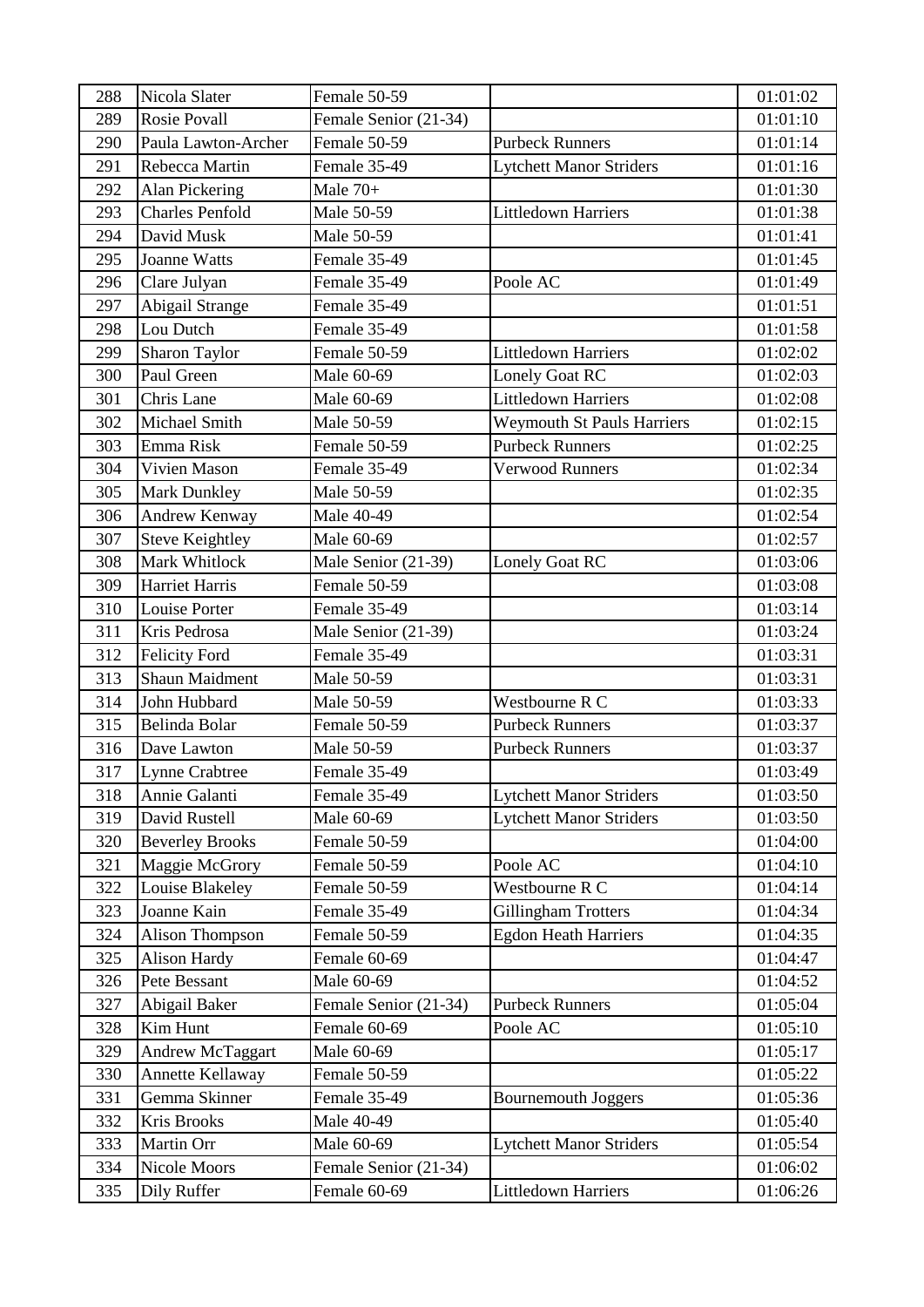| 336 | Ralph Nubeebuckus        | Male $70+$            | <b>Egdon Heath Harriers</b>       | 01:06:42 |
|-----|--------------------------|-----------------------|-----------------------------------|----------|
| 337 | Jon Middleton            | Male 40-49            |                                   | 01:06:42 |
| 338 | <b>Jesse Hazell</b>      | Female Senior (21-34) |                                   | 01:06:43 |
| 339 | <b>Susan Huggins</b>     | Female 50-59          |                                   | 01:06:52 |
| 340 | Derek Lea                | Male 60-69            |                                   | 01:07:02 |
| 341 | <b>Shirley Goodchild</b> | Female 50-59          |                                   | 01:07:07 |
| 342 | Nicola Hall              | Female 35-49          |                                   | 01:07:14 |
| 343 | Judith Coole             | Female 50-59          | Westbourne R C                    | 01:07:20 |
| 344 | Kevin Hazell             | Male 50-59            |                                   | 01:07:32 |
| 345 | Al Pike                  | Male 40-49            |                                   | 01:07:38 |
| 346 | Ann Deverill             | Female 50-59          | Poole AC                          | 01:07:40 |
| 347 | <b>Tim Gamston</b>       | Male 50-59            |                                   | 01:07:40 |
| 348 | Ray Willmore             | Male 50-59            |                                   | 01:07:41 |
| 349 | <b>Mark Stacey</b>       | Male 40-49            | <b>Lytchett Manor Striders</b>    | 01:07:59 |
| 350 | Phillipa Rolle           | Female 35-49          | <b>Lytchett Manor Striders</b>    | 01:08:00 |
| 351 | Richard Hoyle            | Male 60-69            |                                   | 01:08:09 |
| 352 | Jacqueline Lowe          | Female 60-69          | Poole AC                          | 01:08:15 |
| 353 | Sandra Bessant           | Female 50-59          |                                   | 01:08:29 |
| 354 | <b>Ruth Love</b>         | Female 50-59          | Dorchester RIOT                   | 01:08:35 |
| 355 | Alexandra Stevens        | Female 60-69          | <b>Littledown Harriers</b>        | 01:09:13 |
| 356 | geoffrey scott           | Male $70+$            | Poole Runners                     | 01:09:22 |
| 357 | Deb Hazell               | Female 50-59          |                                   | 01:09:30 |
| 358 | Lottie Hazell            | Female Senior (21-34) |                                   | 01:09:30 |
| 359 | Karen Dormer-Woolley     | Female 50-59          | <b>Purbeck Runners</b>            | 01:09:40 |
| 360 | <b>Heather Mason</b>     | Female 70+            | <b>Egdon Heath Harriers</b>       | 01:09:59 |
| 361 | Gemma Wilton             | Female 35-49          |                                   | 01:10:11 |
| 362 | <b>Amy Parsons</b>       | Female Senior (21-34) |                                   | 01:10:39 |
| 363 | Suzi Crowley             | Female 35-49          | Poole AC                          | 01:10:44 |
| 364 | Trisha Mills             | Female 60-69          | Poole AC                          | 01:10:51 |
| 365 | Zodwa Chasokela          | Female 60-69          | <b>Purbeck Runners</b>            | 01:11:14 |
| 366 | Charlotte Banyard        | Female 50-59          | runblandford                      | 01:11:46 |
| 367 | Gail Coverley            | Female 60-69          | <b>Egdon Heath Harriers</b>       | 01:12:04 |
| 368 | <b>Tracie Harrison</b>   | Female 50-59          | Vegan Runners UK                  | 01:12:04 |
| 369 | <b>Catherine Midgley</b> | Female 50-59          |                                   | 01:12:17 |
| 370 | Pete Clarke              | Male $70+$            | <b>Weymouth St Pauls Harriers</b> | 01:12:44 |
| 371 | Jo Gamston               | Female 50-59          |                                   | 01:12:49 |
| 372 | Joanna Dibben            | Female 35-49          | <b>Verwood Runners</b>            | 01:13:09 |
| 373 | <b>Bill Hicks</b>        | Male $70+$            | Royal Manor Of Portland AC        | 01:13:34 |
| 374 | <b>Becca Button</b>      | Female 35-49          | <b>Bournemouth Joggers</b>        | 01:13:52 |
| 375 | Denise Barnes            | Female 35-49          | <b>Bournemouth Joggers</b>        | 01:13:52 |
| 376 | Corinne Spelman          | Female 60-69          | <b>Littledown Harriers</b>        | 01:13:59 |
| 377 | Henry Cox                | Male 60-69            |                                   | 01:13:59 |
| 378 | Carolyn Taylor           | Female 60-69          | <b>Lytchett Manor Striders</b>    | 01:14:06 |
| 379 | <b>Charlotte Ruddick</b> | Female 35-49          |                                   | 01:14:16 |
| 380 | <b>Guy Burdett</b>       | Male 40-49            | <b>Littledown Harriers</b>        | 01:14:45 |
| 381 | <b>Nicky Damerell</b>    | Female 50-59          |                                   | 01:14:58 |
| 382 | Ita May                  | Female 60-69          |                                   | 01:15:17 |
| 383 | Jane England             | Female 50-59          |                                   | 01:15:22 |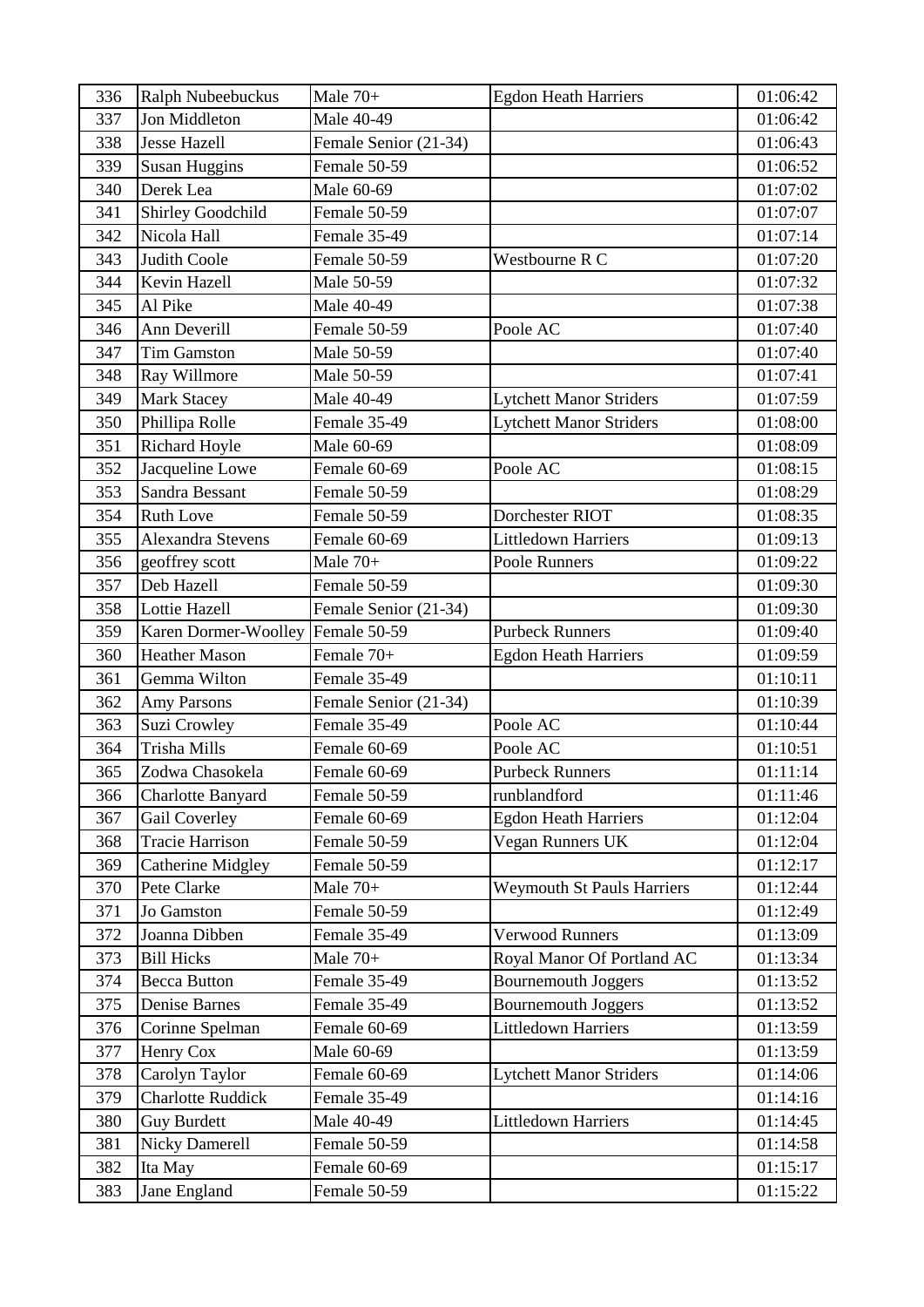| 384 | Jan Wharmby                                        | Female 60-69          | <b>Lytchett Manor Striders</b> | 01:15:52 |
|-----|----------------------------------------------------|-----------------------|--------------------------------|----------|
| 385 | Neil Bichard                                       | Male 50-59            |                                | 01:16:35 |
| 386 | Catheline Adely-<br>W <sub>i</sub> 11 <sub>i</sub> | Female 35-49          | <b>Egdon Heath Harriers</b>    | 01:17:13 |
| 387 | Darren Grummitt                                    | Male 50-59            | <b>Egdon Heath Harriers</b>    | 01:17:14 |
| 388 | Penny Southern                                     | Female 35-49          | <b>Bournemouth Joggers</b>     | 01:17:17 |
| 389 | <b>Shelley Carter</b>                              | Female 35-49          | Dorchester RIOT                | 01:18:28 |
| 390 | <b>Tammy Frias-Robles</b>                          | Female 35-49          | Poole AC                       | 01:18:38 |
| 391 | Sue Evans                                          | Female 60-69          | <b>Bournemouth Joggers</b>     | 01:18:41 |
| 392 | Julie Gosling                                      | Female 60-69          | Wimborne AC                    | 01:18:51 |
| 393 | Amanda Smart                                       | Female 50-59          | Poole AC                       | 01:19:14 |
| 394 | <b>Fleur Parker</b>                                | Female 35-49          | <b>Egdon Heath Harriers</b>    | 01:19:32 |
| 395 | Joanne Brookes                                     | Female 35-49          | Dorchester RIOT                | 01:19:33 |
| 396 | Georgina Short                                     | Female Senior (21-34) |                                | 01:20:18 |
| 397 | Anne Woodruff                                      | Female 50-59          | Dorchester RIOT                | 01:20:31 |
| 398 | <b>Andrew Mills</b>                                | Male 60-69            | Poole AC                       | 01:23:02 |
| 399 | David Stokes                                       | Male 60-69            | <b>Littledown Harriers</b>     | 01:23:26 |
| 400 | <b>Hayley Luke</b>                                 | Female 50-59          |                                | 01:26:04 |
| 401 | <b>Emily Copleston</b>                             | Female 35-49          | Dorchester RIOT                | 01:27:11 |
| 402 | Carolyn Martindale                                 | Female 60-69          |                                | 01:37:21 |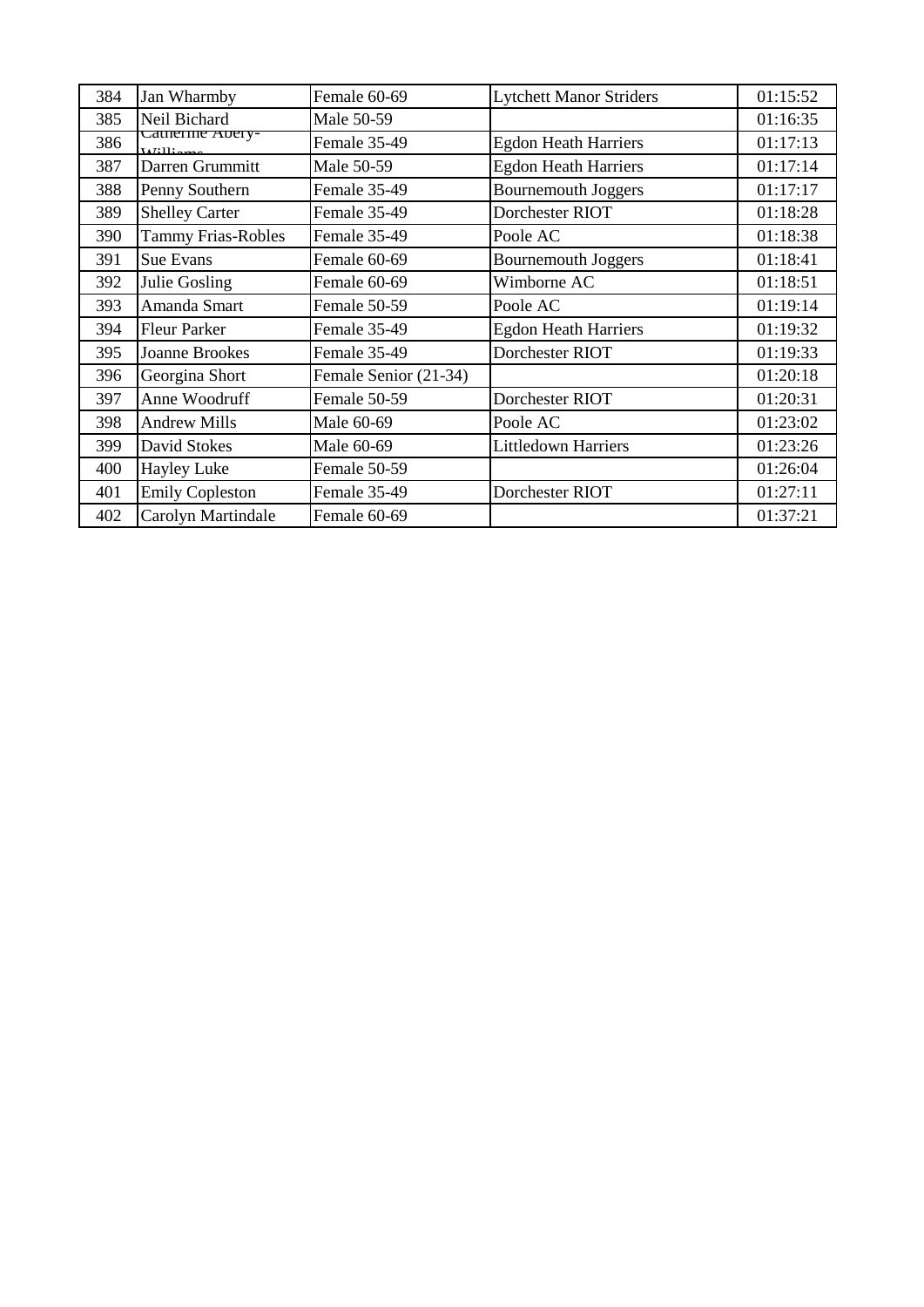**Contract Contract Contract**  $\overline{\phantom{a}}$ **Contract Contract Contract Contract Contract**  $\overline{\phantom{a}}$ **Contract Contract Contract Contract Contract**  $\overline{\phantom{a}}$ **Contract Contract Contract Contract**  $\overline{\phantom{a}}$ **Contract Contract**  $\overline{\phantom{a}}$ **Contract Contract Contract Contract Contract**  $\frac{1}{2}$ **Contract Contract**  $\frac{1}{\sqrt{2}}$  $\frac{1}{1-\frac{1}{2}}\left( \frac{1}{2}\right) ^{2}+\frac{1}{2}\left( \frac{1}{2}\right) ^{2}+\frac{1}{2}\left( \frac{1}{2}\right) ^{2}+\frac{1}{2}\left( \frac{1}{2}\right) ^{2}+\frac{1}{2}\left( \frac{1}{2}\right) ^{2}+\frac{1}{2}\left( \frac{1}{2}\right) ^{2}+\frac{1}{2}\left( \frac{1}{2}\right) ^{2}+\frac{1}{2}\left( \frac{1}{2}\right) ^{2}+\frac{1}{2}\left( \frac{1}{2}\right) ^{2}+\frac{1}{2}\left( \frac{1}{2$ **Contract Contract**  $\frac{1}{\sqrt{1-\frac{1}{2}}}\left( \frac{1}{\sqrt{1-\frac{1}{2}}}\right) ^{2}$  $\frac{1}{\sqrt{1-\frac{1}{2}}}\left( \frac{1}{\sqrt{1-\frac{1}{2}}}\right) ^{2}$ **Contract Contract**  $\frac{1}{\sqrt{1-\frac{1}{2}}}\left( \frac{1}{\sqrt{1-\frac{1}{2}}}\right) ^{2}$  $\frac{1}{2} \left( \frac{1}{2} \right) \left( \frac{1}{2} \right) \left( \frac{1}{2} \right) \left( \frac{1}{2} \right) \left( \frac{1}{2} \right) \left( \frac{1}{2} \right) \left( \frac{1}{2} \right) \left( \frac{1}{2} \right) \left( \frac{1}{2} \right) \left( \frac{1}{2} \right) \left( \frac{1}{2} \right) \left( \frac{1}{2} \right) \left( \frac{1}{2} \right) \left( \frac{1}{2} \right) \left( \frac{1}{2} \right) \left( \frac{1}{2} \right) \left( \frac$  $\frac{1}{\sqrt{1-\frac{1}{2}}}\left( \frac{1}{\sqrt{1-\frac{1}{2}}}\right) ^{2}$  $\frac{1}{2} \left( \frac{1}{2} \right) \left( \frac{1}{2} \right) \left( \frac{1}{2} \right) \left( \frac{1}{2} \right) \left( \frac{1}{2} \right) \left( \frac{1}{2} \right) \left( \frac{1}{2} \right) \left( \frac{1}{2} \right) \left( \frac{1}{2} \right) \left( \frac{1}{2} \right) \left( \frac{1}{2} \right) \left( \frac{1}{2} \right) \left( \frac{1}{2} \right) \left( \frac{1}{2} \right) \left( \frac{1}{2} \right) \left( \frac{1}{2} \right) \left( \frac$  $\frac{1}{\sqrt{1-\frac{1}{2}}}\left( \frac{1}{\sqrt{1-\frac{1}{2}}}\right) ^{2}$  $\frac{1}{\sqrt{1-\frac{1}{2}}}\left( \frac{1}{\sqrt{1-\frac{1}{2}}}\right) ^{2}$ **Contract Contract**  $\frac{1}{\sqrt{2}}$